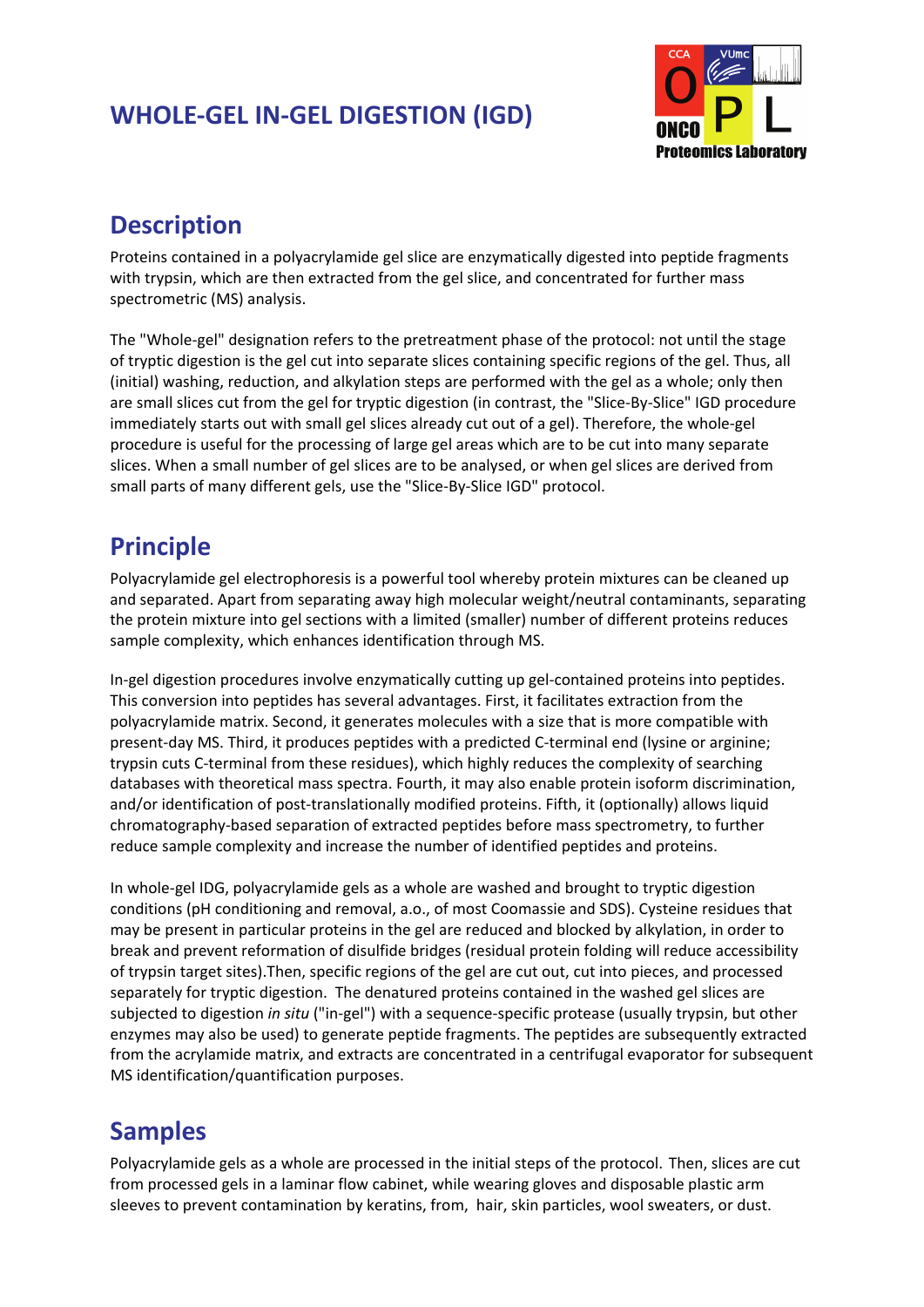

Each gel slice serves as a sample for tryptic digestion and MS analysis.

*When gels are to be used for IGD procedures, try to minimise keratin contamination already during gel processing (staining/destaining, etc.).*

Gel pieces (cubes) should not be made much smaller then 1  $mm<sup>3</sup>$  (clogging of pipette tips and risk of *transfer to the LC column, which will also be clogged), nor should they be much larger (inefficient exchange of solutions).*

## **Equipment**

- $\triangleright$  Gel scanner
- $\triangleright$  Rocking platform
- $\triangleright$  Water bath
- $\triangleright$  Laminar flow cabinet
- ¾ Vortex mixer for multiple 1.5‐ml tubes
- $\triangleright$  Microcentrifuge
- $\triangleright$  Centrifugal evaporator (SpeedVac)
- $\triangleright$  Thermoblock for controlled temperature incubations

## **Materials**

- $\triangleright$  Clean gel-size, closable container (e.g., blue pipette tip box with inner grid removed) *This container should be protein free, so not used for, e.g., westernblot blocking!*
- $\triangleright$  Disposable graduated pipettes, e.g. Corning Costar Stripette serological pipettes (cat# 4051, cat# 4101, or cat# 4251 for 5‐ml, 10‐ml, or 25‐ml pipettes, respectively)
- $\triangleright$  Clean glass plate
- $\triangleright$  Razor blades
- ¾ Saran wrap/household foil
- $\triangleright$  Aluminum foil
- $\triangleright$  Pipette tips
- $\triangleright$  Plastic tubes

*These should not give off polymers, and be low adsorbent (minimising peptide loss). Polymers are detrimental to subsequent ms analysis. E.g., 50‐ml tubes of Greiner Bio‐One (cat# 210261) and 1.5‐ml Safe‐Lock microtubes of Eppendorf (cat# 0030 120.086) can be savely used.*

## **Reagents**

### **Commercial Products**

- ¾ Sequencing‐grade trypsin, e.g. Sequencing Grade Modified Trypsin supplied by Promega: freeze‐dried aliquots of 20 μg/vial (cat# V5111).
- $\triangleright$  (Optional) Trypsin resuspension buffer, e.g. Trypsin Resuspension Buffer (50 mM acetic acid) supplied by Promega (cat# V542A). This can, however, easily be made in the lab.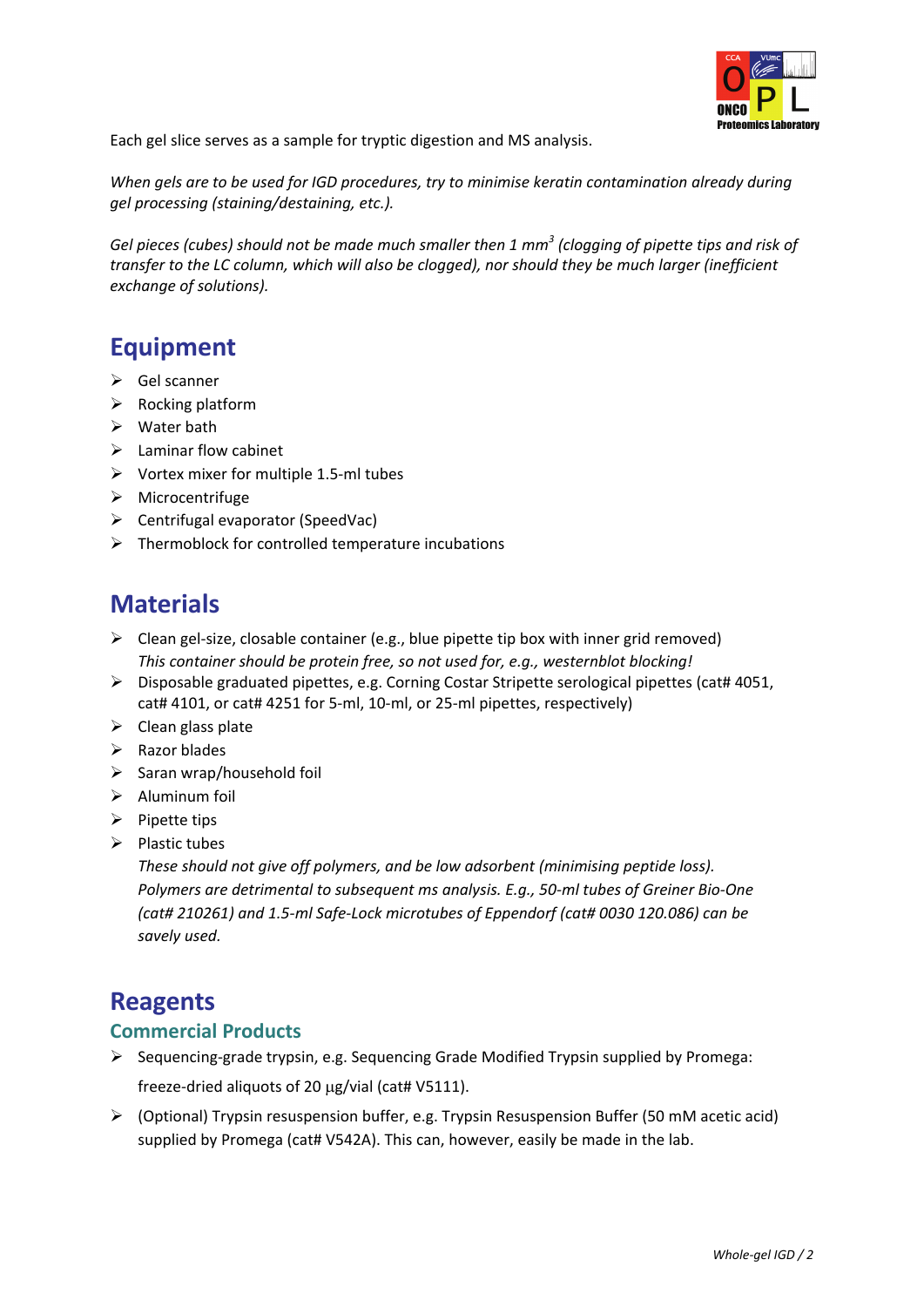

# **Reagents**

## **Solids**

| <b>Trivial Name</b>  | <b>IUPAC Name</b>                               | <b>Chemical</b><br><b>Formula</b> | Mr     | <b>CAS Number</b> |
|----------------------|-------------------------------------------------|-----------------------------------|--------|-------------------|
| Ammonium bicarbonate | Ammonium bicarbonate                            | $NH_4HCO_3$                       | 79.06  | $[1066-33-7]$     |
| Dithiothreitol       | (2S,3S)-1,4-Bis-sulfanylbutane-<br>$2, 3$ -diol | $C_4H_{10}O_2S_2$                 | 154.25 | $[3483 - 12 - 3]$ |
| <i>lodoacetamide</i> | <i>lodoacetamide</i>                            | $C_2H_4NO$                        | 184.96 | [144-48-9]        |

## **Liquids**

| <b>Trivial Name</b>                    | <b>IUPAC Name</b> | <b>Chemical</b><br><b>Formula</b> | Mr    | <b>CAS Number</b> |
|----------------------------------------|-------------------|-----------------------------------|-------|-------------------|
| MilliQ water<br>("double-distilled ~") | Oxidane           | $H_2O$                            | 18.02 | $[7732-18-5]$     |
| Acetonitrile                           | Ethanenitrile     | $C_2H_3N$                         | 41.05 | $[75-05-8]$       |
| Acetic acid                            | Ethanoic acid     | $C_2H_4O_2$                       | 60.05 | $[64-19-7]$       |
| Formic acid                            | Methanoic acid    | CH <sub>2</sub> O <sub>2</sub>    | 46.03 | $[64-18-6]$       |

## **Solutions**

| <b>Abbreviation</b>                          | <b>Chemical Composition</b>                                      |  |
|----------------------------------------------|------------------------------------------------------------------|--|
| ABC                                          | 50 mM ammonium bicarbonate                                       |  |
| ABC/ACN                                      | 50 mM ammonium bicarbonate / 50% acetonitrile                    |  |
| <b>DTT</b>                                   | 10 mM dithiothreitol in 50 mM ammonium bicarbonate               |  |
| <b>IAA</b>                                   | 54 mM iodoacetamide in 50 mM ammonium bicarbonate                |  |
| FA                                           | 1% formic acid                                                   |  |
| FA/ACN                                       | 5% formic acid / 50% acetonitrile                                |  |
| 10xTrypsin                                   | 63 ng/ml Sequencing-grade trypsin in 50 mM acetic acid           |  |
| Trypsin                                      | 6.3 ng/ml Sequencing-grade trypsin in 50 mM ammonium bicarbonate |  |
| <b>Trypsin Resuspension</b><br><b>Buffer</b> | 50 mM acetic acid                                                |  |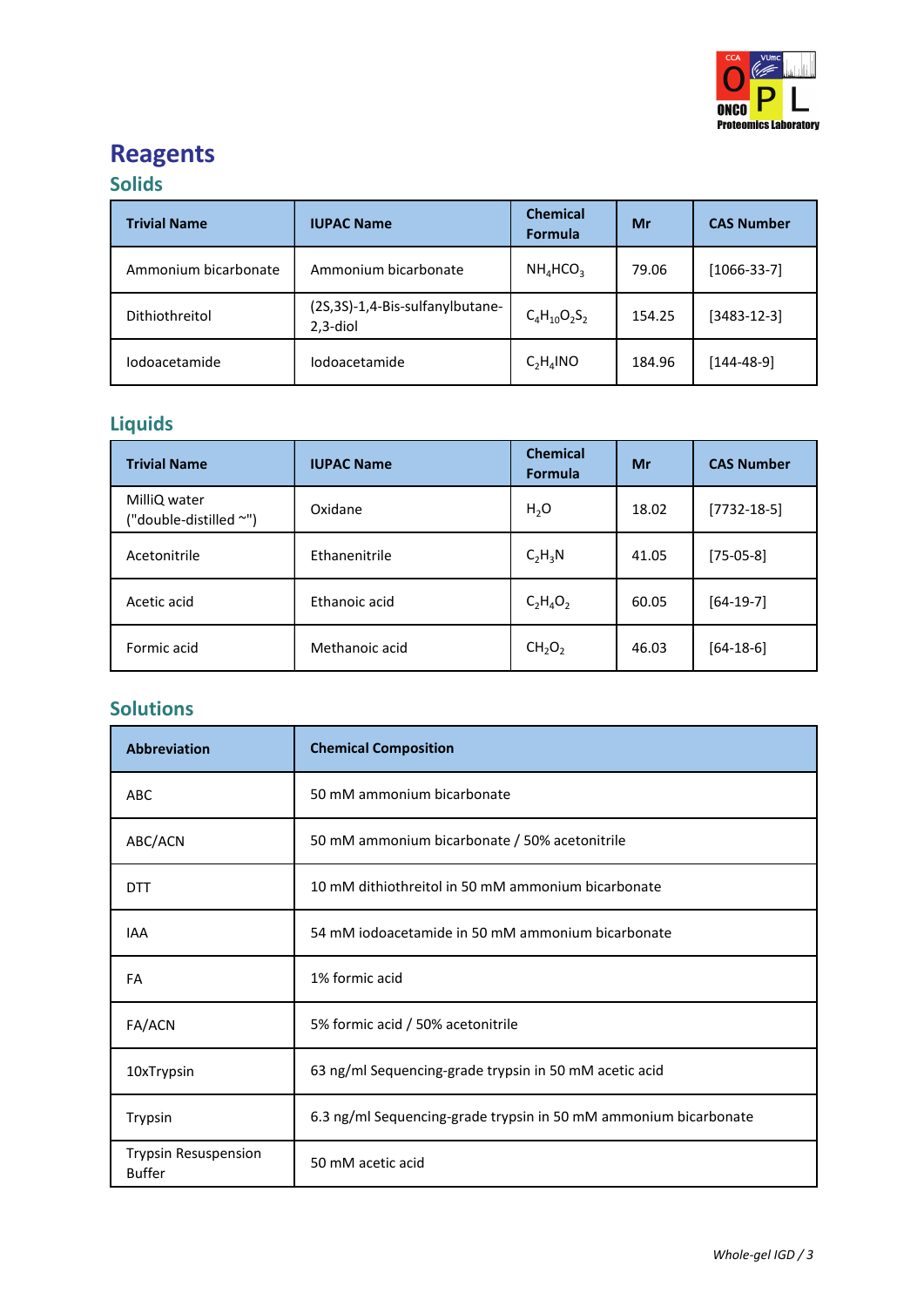

### **Preparation of reagents**

*Solutions should be prepared with keratin‐free materials, and labelled with contents, name and date. The EXAMPLE RECIPES below indicate* recommended *amounts/volumes; alternatively, use equivalent ratios thereof, depending on the size/number of gel slices you have, and how much reagent you need.*

#### **10xABC.**

#### **0.5 M NH4HCO3 :**

Weigh 1.0 gram NH<sub>4</sub>HCO<sub>3</sub>, transfer to a 50-ml Greiner tube, and dissolve in 25 ml MilliQ water to reach 40 mg/ml (0.5 M).

#### **ABC**.

#### **50 mM NH4HCO3 :**

Dilute 5 ml 10xABC tenfold by adding MilliQ water to a final volume of 50 ml, giving a final concentration of 4 mg/ml (50 mM).

#### **ABC/ACN**.

#### **50 mM NH4HCO3 / 50% acetonitrile :**

Dilute 5 ml 10xABC fivefold by adding MilliQ water to a volume of 25 ml, and add 25 ml acetonitrile to reach a final volume of 50 ml, and a final concentration of 4 mg/ml (50 mM).

#### **DTT**.

#### **10 mM DTT :**

*Beforehand, warm refrigerator‐stored container with solid DTT to room temperature before opening!*

Weigh 38‐39 mg dithiothreitol in a 1.5‐ml Eppendorf tube. From a 50‐ml Greiner tube containing 25 ml ABC, use some ABC to dissolve the DTT, and return the solution to the Greiner tube, to obtain a 1.5 mg/ml DTT solution (1.54 mg/ml or 38.5 mg/25 ml= 10 mM).

### **IAA**.

#### **54 mM IAA :**

*Beforehand, warm refrigerator‐stored container with solid IAA to room temperature before opening! Iodoacetamide is light sensitive, so always protect from light with, e.g., aluminum foil.*

Weigh 250‐260 mg iodoacetamide, and dissolve in 25 ml ABC in a 50‐ml Greiner tube to obtain a 10 mg/ml IAA solution (10.17 mg/ml or 254 mg/25ml = 55 mM).

### **FA**.

#### **1% FA :**

Dilute 500 μl formic acid into some MilliQ water in a 50‐ml Greiner tube, and bring final volume to 50 ml with MilliQ water.

*To pipette formic acid, use a glass pasteur pipette attached to a micropipette via a plastic tip.*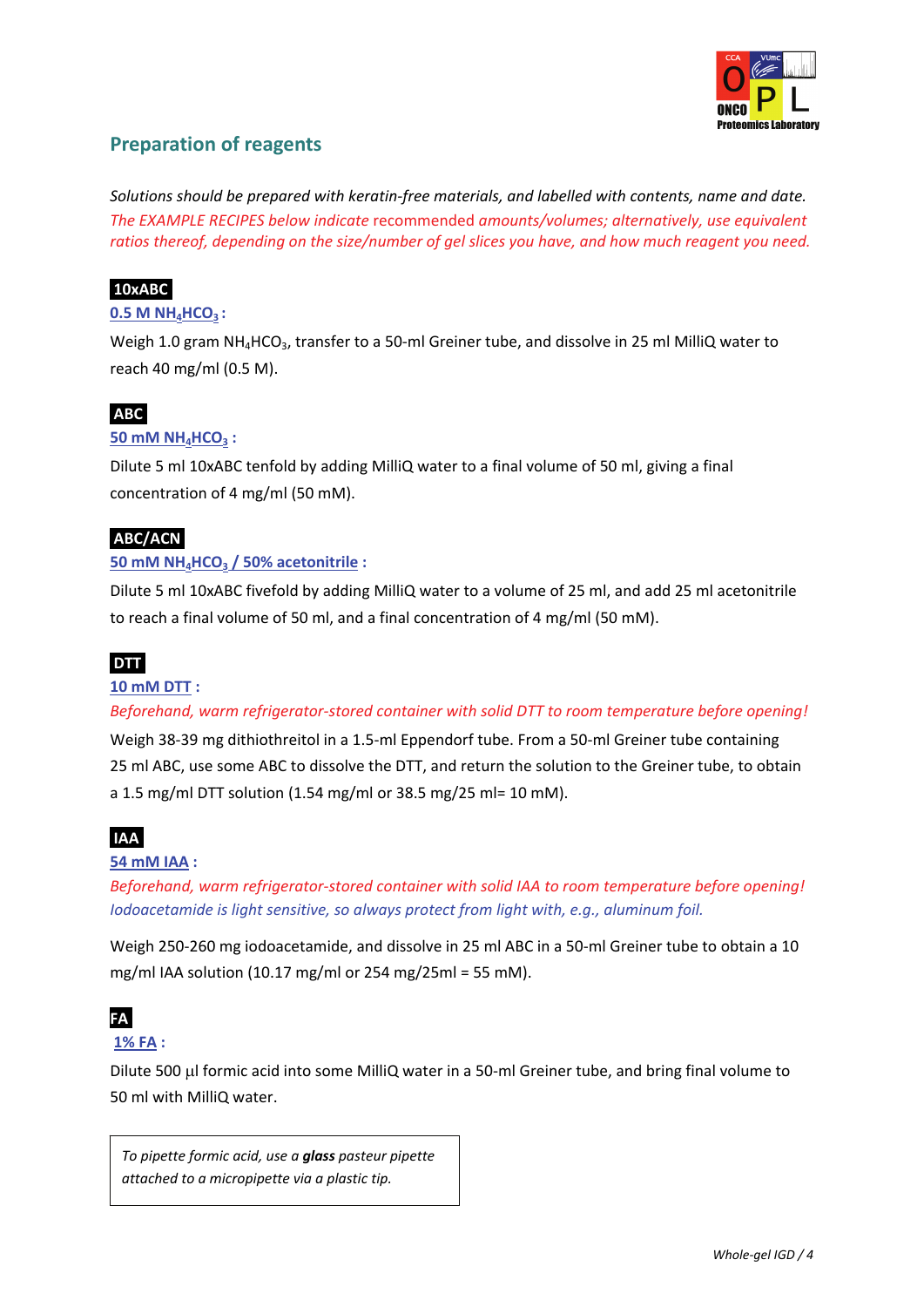

### **FA/ACN**.

#### **5% FA / 50% acetonitrile :**

Dilute 2.5 ml formic acid into some MilliQ water in a 50‐ml Greiner tube, bring volume to 25 ml with MilliQ water, and then add 25 ml acetonitrile to obtain a final volume of 50 ml.

*To pipette formic acid, use a glass pasteur pipette attached to a micropipette via a plastic tip.*

#### **Trypsin Resuspension Buffer**.

#### **50 mM HAc :**

Dilute 144 μl acetic acid into 50 ml MilliQ water (glacial acetic acid is 17.5 M at room temperature). If available, Promega's resuspension buffer (cat# V542A) may also be used.

#### **10xTrypsin Stock**.

**63 ng/ml trypsin in 50 mM HAc :**

#### *ON ICE*

Dissolve freeze‐dried contents (20 μg) of one vial Sequencing Grade Modified Trypsin (Promega) in 320  $\mu$ I Trypsin Resuspension Buffer, aliquot, and freeze aliquots for future experiments at -20  $^{\circ}$ C.

#### **Trypsin**.

 $6.3$  **ng/ml trypsin in** 50 **mM**  $NH_4HCO_3$ :

*Make just before use, ON ICE*

#### *If only part of the contents of a 20‐*μ*g trypsin vial is going to be used:*

Dilute sufficient 10xTrypsin Stock tenfold with ABC.

E.g., dilute 100 μl 10xTrypsin with 900 μl ice‐cold ABC to obtain 1 ml trypsin solution. *Alternatively, if the complete contents of a vial is going to be used:* 

Directly dissolve trypsin in ABC.

Dissolve freeze-dried contents (20 μg) of one vial in 3200 μl ice-cold ABC.

### **Method GENERAL**

#### During all steps up till the first peptide extraction step with trypsin-inhibiting FA, extreme care should *be taken to work keratin free:*

- $\triangleright$  Wear a lab coat, disposable sleeves, and clean gloves at all times, and don't wear a wool sweater.
- $\triangleright$  Work as much as possible in a clean(ed) laminar flow cabin, e.g., when handling opened containers/tubes during pipetting, and when processing gels/gel slices.
- ¾ Remove hair/skin/dust particles from pipettes by cleaning briefly with wet lint‐free tissue.
- $\triangleright$  Keep reagents (solids, solvents, and solutions) as well as sample tubes keratin free by staying away with your head/arms from the opening of tubes/containers at all times.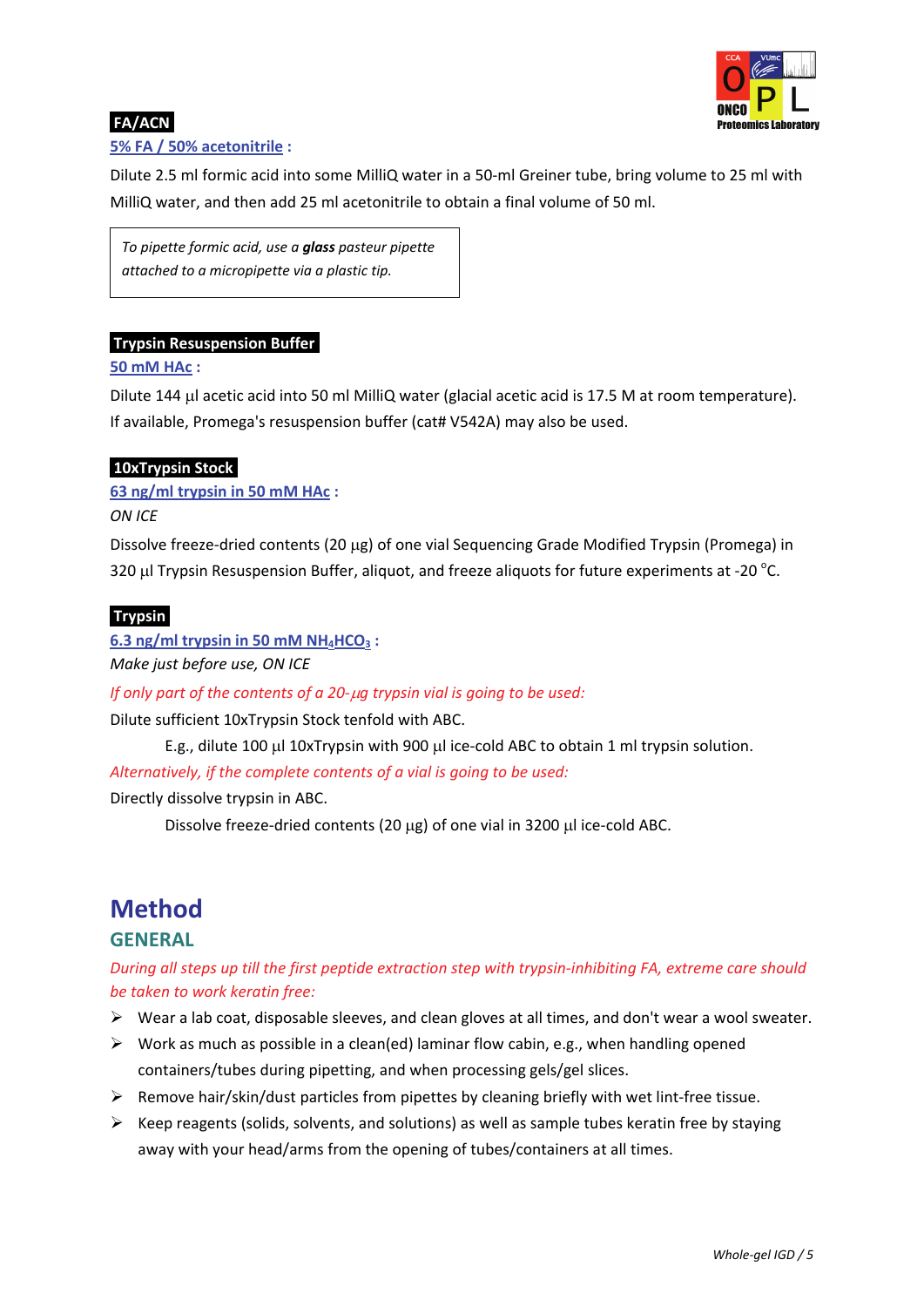

# **Method**

### **DETAILED PROTOCOL WHOLE‐GEL IGD**

The following protocol was devised for the use of Greiner pipette tip boxes (tip grid removed) as a gel *container; when using a container with different dimensions, adapt volume of solutions added to the container accordingly.*

#### **WASHING/EQUILIBRATION OF GEL**

- 1. Scan a picture of the gel. **Clean the scanner** beforehand *and* afterwards with 70% ethanol.
- 2. Transfer the gel to a keratin‐free, gel‐size container with **25 ml ABC**. Rock closed container on a platform for **10 min at RT**, and remove solution with a 25‐ml pipette.
- 3. Add **25 ml ABC/ACN** to the container with the ge**l**. Rock closed container on a platform for **10 min at RT**, and remove solution with a 25‐ml pipette.
- 4. Repeat step 3 once.

#### **REDUCTION AND ALKYLATION OF PROTEINS**

- 5. Add **25 ml DTT** to the container with the gel. Wrap closed container in Saran wrap/household foil, incubate for **1 h at 56 <sup>o</sup> C** in a water bath, and remove solution with a 25‐ml pipette.
- 6. Add **25 ml IAA** to the container with the gel. Wrap closed container in aluminum foil (protect IAA solution from light), rock on platform for **45 min at RT**, and remove solution with a 25‐ml pipette.

#### **WASHING AND CUTTING OF GEL SLICES**

- 7. Add **25 ml ABC** to the container with the gel. Rock closed container on a platform for **10 min at RT**, and remove solution with a 25‐ml pipette
- 8. Add **25 ml ABC/ACN** to the container with the gel. Rock closed container on a platform for **10 min at RT**, and remove solution with a 25‐ml pipette.
- 9. Repeat step 7.
- 10. In a laminar flow cabinet, place the gel on a clean, keratin‐free glass plate (white paper underneath the glass plate will enhance visualisation).
- 11. "Slice-and-Dice": cut protein-containing gel lanes into slices, cut (dice) the slices into 1-mm<sup>3</sup> cubes, and transfer cubes to labelled Eppendorf microcentrifuge tubes.
	- \*\*\* Using the gel picture scanned earlier as a quide, cut slices from the gel with a clean razor blade, such *as exemplified in Supplementary Figure 1 (Gel Slicing for IGD).Often, a whole gel lane containing a* cell/tissue lysate is cut into 10 slices (for less complex samples one can reduce the number of slices, *i.e. generate larger slices, when adapting solution volumes accordingly).*
	- \*\*\* Do NOT cut gel slices into TOO small pieces (<  $1mm^3$ ), as these will clog both pipette tips and LC *columns! Do also not make them much larger, as this will reduce efficiency of liquid exchange.*
	- \*\*\* *Do NOT cut through fat bands (like albumin bands), but retain them in one slice per lane.*
- 12. To all tubes with diced gel slices, add **300** μ**l ABC/ACN**, vortex GENTLY for **10 min at RT**, and remove solution by pipetting.
- 13. Dry gel pieces in <sup>a</sup> centrifugal evaporator (SpeedVac) for **<sup>10</sup> min** at **<sup>50</sup> <sup>o</sup> C**.
	- \*\*\* For the Jouan RC10-09 evaporator in CCA 1-53, first start centrifugation, then apply vacuum by *turning valve 900 clockwise (arrow pointing upward); to stop, first release vacuum by returning valve to original position (arrow pointing to speedvac‐cold trap combination), then stop centrifugation.*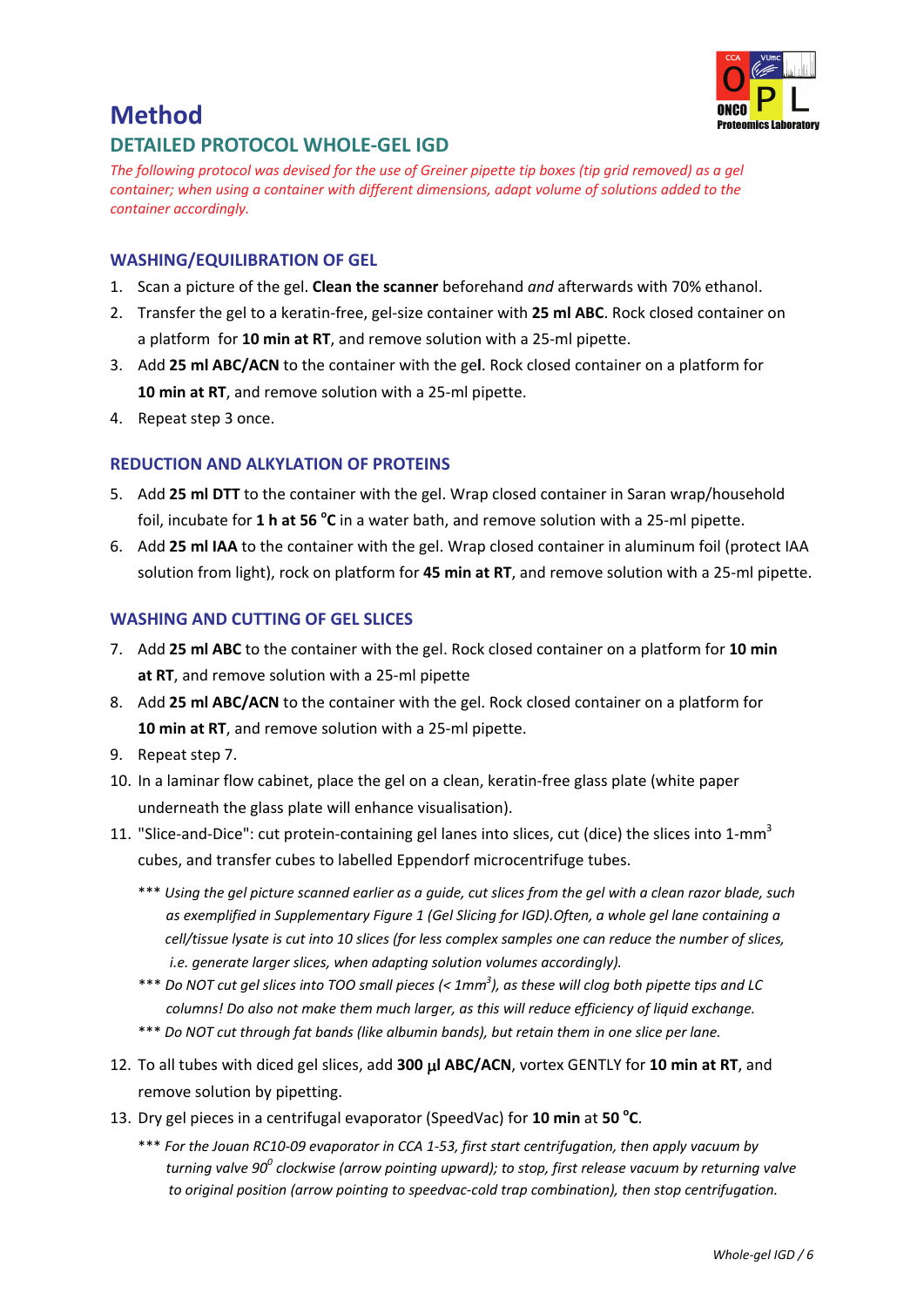

#### **IN‐GEL TRYPTIC DIGESTION**

- 14. *Just before use* (while drying gel pieces), prepare cold **Trypsin** solution on ice.
- 15. To the dried gel pieces, add sufficient **Trypsin** solution to completely cover the gel pieces (usually 50‐100 μl, take into account reswelling of pieces), and vortex GENTLY for 10 min.
- 16. Briefly spin down in a microcentrifuge, remove all solution by pipetting (make sure all liquid outside the gel pieces is removed to prevent a background of trypsin autodigestion in solution).
- 17. Add sufficient ABC to completely cover the gel pieces, and incubate O/N at 25 °C in a thermoblock. Alternatively, this step can be performed for  $4-6$  h at 37 °C.

#### **EXTRACTION OF TRYPTIC PEPTIDES**

- 18. Add **<sup>100</sup>‐<sup>150</sup>** <sup>μ</sup>**<sup>l</sup> FA** to the tubes with gel pieces/ABC, and vortex GENTLY for <sup>15</sup> min.
	- \*\*\* Do NOT vortex too vigorously (setting ~ 5-6 on a Vortex-Genie 2, Scientific Industries), as gel pieces *will fragment by vigorous vortexing.*
	- \*\*\* Trypsin is inhibited by low pH, so now the keratin danger is over (as keratins are not cut into tryptic *peptides anymore), and working in <sup>a</sup> laminar flow cabinet is no longer necessary*.
- 19. Collect the peptide extract by pipetting, and transfer it to a fresh, labelled 1.5‐ml Eppendorf tube ("extract collection tube").
- 20. Add **100‐150** μ**l FA/ACN** to the tubes with gel pieces, and vortex GENTLY for 15 min.
- 21. Collect the peptide extract by pipetting, and transfer it to the extract collection tube already containing the first (FA) extract.
- 22. Repeat steps 20-21, ending with a peptide extract resulting from 1 FA and 2 FA/ACN extractions.

#### **STORAGE/PROCESSING OF EXTRACTS**

#### *If MS analysis is not being done on the same day*:

23. Store extracts "as is" at -20  $^{0}$ C in a clearly labelled box with name/project code, title, and date. *Whenever MS analysis is being done*:

- 24. Concentrate peptide extracts, and concomitantly remove acetonitrile, by reducing extract volume to **≤ 50** μ**l** in a centrifugal evaporator (SpeedVac) at **50 <sup>o</sup> <sup>C</sup>**.
	- \*\*\* Do NOT allow ALL liquid to evaporate, as this may result in peptide loss due to adsorption of *peptides to the plastic tube*
- 25. Bring extract volumes to exactly **50** μ**l** with FA for comparitive (quantitative) nanoLC‐MS/MS analyses.
- 26. Transfer concentrated extracts to labelled autosampler vials for the nanoLC. Label each vials with sample ID (e.g., "A1"), initials, project code, (short title), and date.

#### *<End of Detailed Protocol>*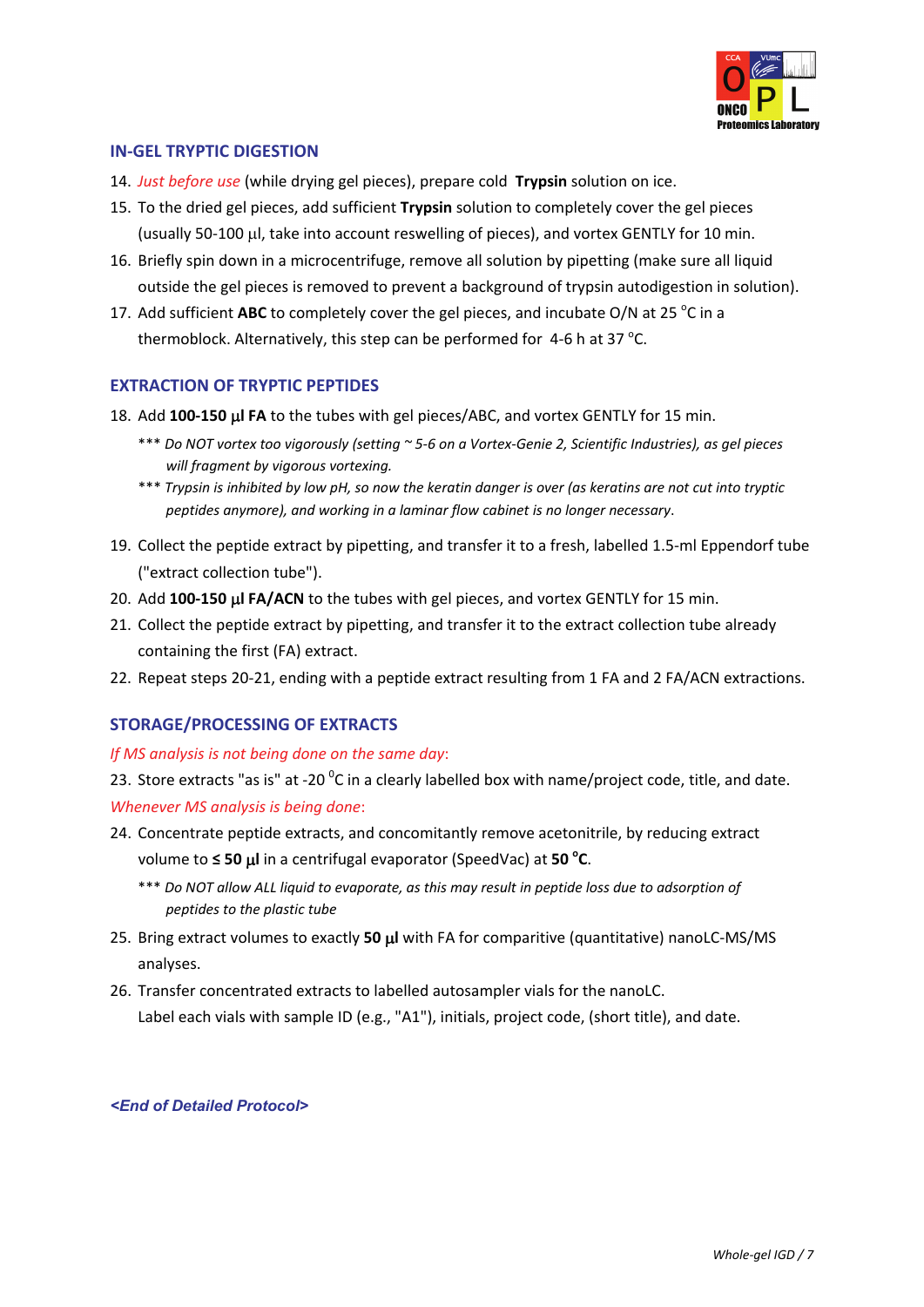

## **Method CONCISE PROTOCOL**

The following protocol was devised for the use of Greiner pipette tip boxes (tip grid removed) as a gel *container; when using a container with different dimensions, adapt volume of solutions added to the container accordingly.*

### **WHOLE‐GEL IGD: DAY1**

#### **WASHING/EQUILIBRATION OF GEL**

- 1. Scan a picture of the gel.
- 2. Transfer gel to a container with **25 ml ABC**. Rock for **10 min at RT**, remove solution.
- 3. Add **25 ml ABC/ACN**. Rock for **10 min at RT**, remove solution.
- 4. Repeat step 3 once.

#### **REDUCTION AND ALKYLATION OF PROTEINS**

- 5. Add **25 ml DTT**. Wrap container in Saran wrap/household foil, incubate for **1 h at 56 <sup>o</sup> C** in a water bath, remove solution.
- 6. Add **25 ml IAA**. Wrap container in aluminum foil, rock for **45 min at RT**, remove solution.

#### **WASHING AND CUTTING OF GEL SLICES**

- 7. Add **25 ml ABC**. Rock for **10 min at RT**, remove solution.
- 8. Add **25 ml ABC/ACN**. Rock for **10 min at RT**, remove solution.
- 9. Repeat step 7.
- 10. In a laminar flow cabinet, place gel on a clean glass plate.
- 11. Cut gel lanes into slices, dice slices into 1-mm<sup>3</sup> cubes, and transfer cubes to labelled microtubes.
- 12. Add **300** μ**l ABC/ACN**, vortex GENTLY for **10 min at RT**, remove solution.
- 13. Dry gel pieces in a centrifugal evaporator for **10 min** at **50 <sup>o</sup> C**.

#### **IN‐GEL TRYPTIC DIGESTION**

- 14. *Just before use*, prepare cold **Trypsin** solution on ice.
- 15. Add sufficient **Trypsin** solution to completely cover gel pieces, vortex GENTLY for 10 min.
- 16. Briefly spin down, remove all liquid.
- 17. Add sufficient ABC to completely cover gel pieces, incubate O/N at 25 °C (or 4-6 h at 37 °C).